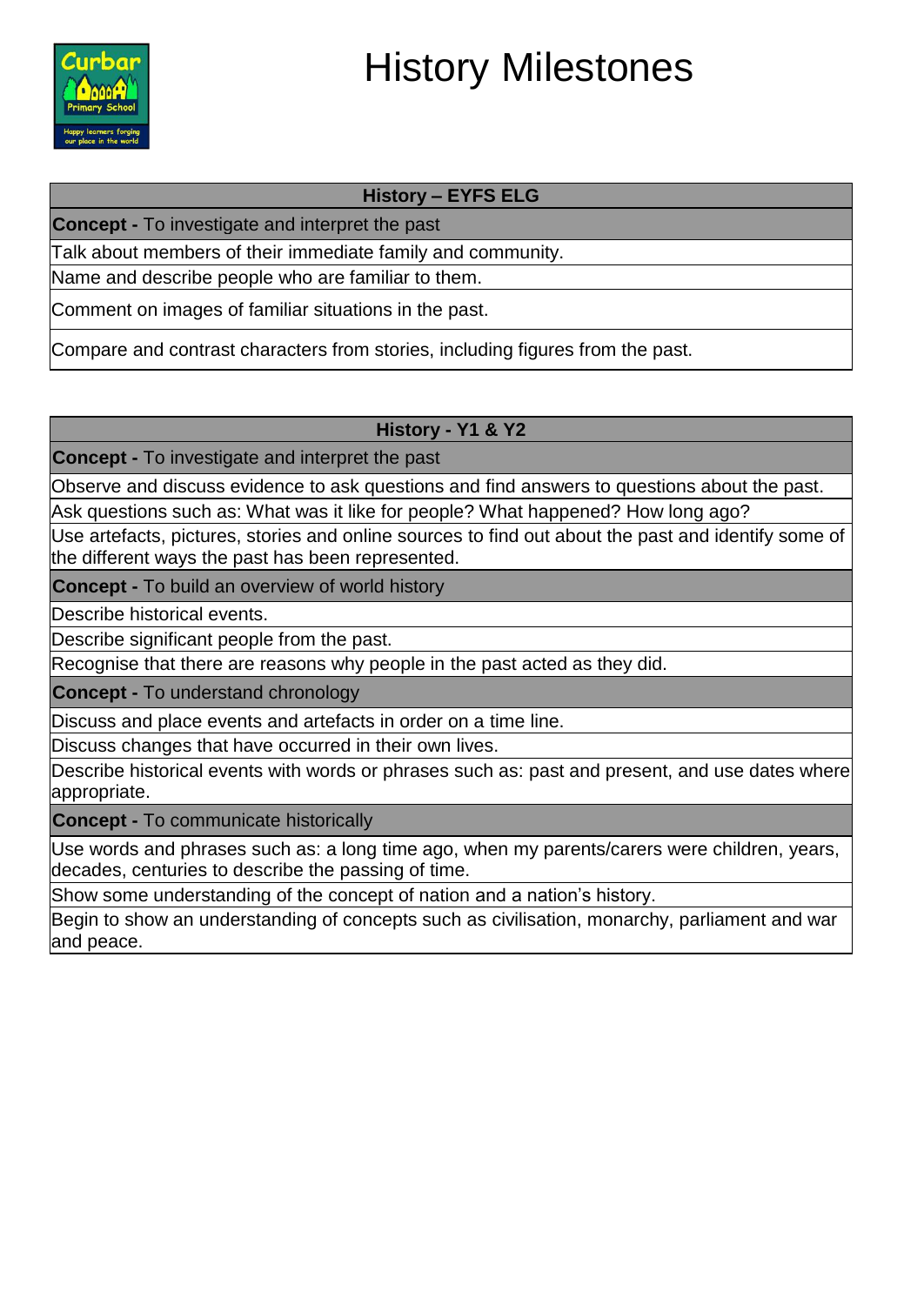#### **History – Y3 & Y4**

**Concept -** To investigate and interpret the past

Use evidence to ask questions and find answers to questions about the past.

Suggest suitable sources of evidence for historical enquiries.

Begin to use a source of evidence for historical enquiry in order to gain a more accurate understanding of history.

Describe different accounts of a historical event, explaining some of the reasons why the accounts may differ

Suggest causes and consequences of some of the main events and changes in history.

**Concept -** To build an overview of world history

Describe some changes that have happened in the locality of the school throughout history.

Begin to give an overview of life in Britain from ancient until medieval times.

Compare some of the times studied with those of other areas of interest around the world.

Describe the social, ethnic, cultural or religious diversity of past society.

**Concept -** To understand chronology

Place events, artefacts and historical figures on a time line using dates.

Understand the concept of change over time.

Use dates to describe events.

Describe the characteristic features of the past, including ideas, beliefs, attitudes and experiences of men, women and children.

**Concept -** To communicate historically

Use appropriate historical vocabulary to communicate, including:

- dates
- time period
- era
- change
- chronology.

Use literacy, numeracy and computing skills to a good standard in order to communicate information about the past.